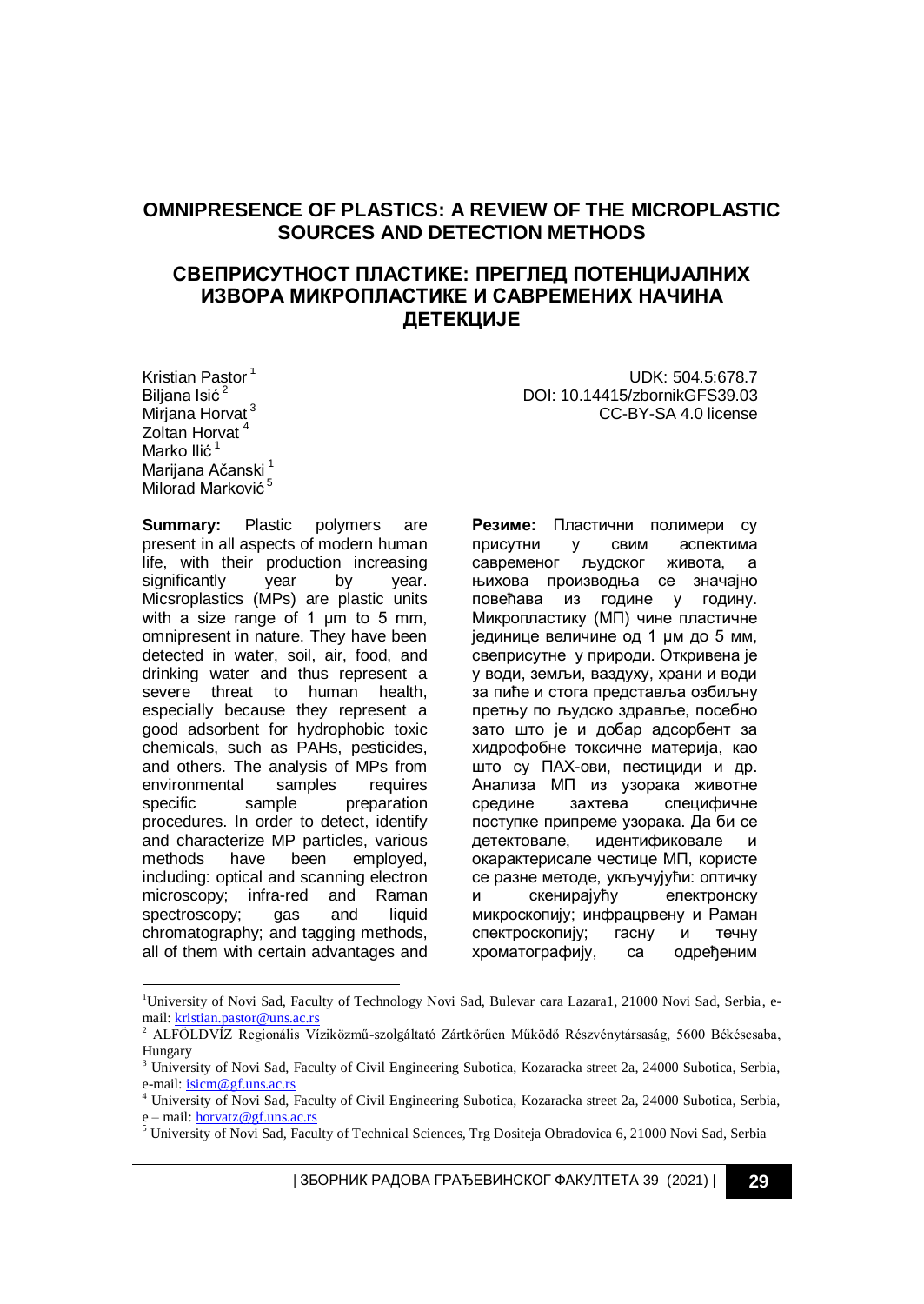limitations. Recently, the MP issue has been more acknowledged, but still, many questions arise and wait to be solved. Further studies are necessary to improve existing analysis methods, and more education is needed to raise awareness amongst the general public about the emerging problem of plastics in nature.

**Keywords:** Microplastics; Environment; Micropollutants; Sampling; Analysis; Health risk.

## **1. INTRODUCTION**

Widespread use of plastic polymers has changed the way of our lives, and its huge production has resulted in a serious environmental threat [1], thus becoming a significant cause of concern among scientists, politicians, and the general public [2]. Its price and unique set of properties make it extremely popular for use in everyday life [3]. The global production of plastic is increasing with an annual rate of 8.7% [4]. In 2016, world production of plastic surpassed 320 million tons, most of which is intended for packaging, i.e., for immediate disposal [2]. Most of the common plastics resin production is used in packaging with a relatively short lifetime and ends up routinely in litter as well as in municipal solid waste. Plastics account for 10–15% by weight of municipal solid waste, depending on the location [5]. The majority of plastics include polyethylene (PE), polypropylene (PP), polystyrene (PS), polyvinylchloride (PVC), and polyethylene terephthalate (PET) [4]. When inappropriately dumped or mismanaged, plastic waste can accumulate in the environment and can be subjected to degradation by several agents or routes, such as solar radiation, mechanical forces, and microbial action. This leads to fragmentation and breakdown of those предностима и ограничењима. Иако се проблему МП посвећује све више пажње, ипак остаје мноштво питања која чекају да буду решена. Даље студије су неопходне да би се побољшале постојеће методе анализе, а додатна едукација да би се повећала свест шире јавности о овом новом проблему у природи.

**Кључне речи:** Микропластика; Животна средина; Микрополутанти; Узорковање; Анализа; Здравствени ризик.

## **1. УВОД**

Широка употреба пластичних полимера променила је начин нашег живота, а њихова огромна производња резултирала је озбиљном еколошком претњом [1], постајући тако значајан разлог за забринутост научника, политичара и шире јавности [2]. Њихова цена и карактеристике чине их изузетно погодним за свакодневну употребу [3]. Глобална производња пластике се повећава са годишњом стопом од 8,7% [4]. У 2016. години светска производња пластике премашила је 320 милиона тона, од чега је већина намењена за паковање, тј. за тренутно одлагање након коришћења [2]. Дакле, већина произведене пластике користи се у амбалажним материјалима са релативно кратким животним веком и брзо завршава у смећу и чврстом комуналном отпаду. Пластика чини 10–15 мас.% чврстог комуналног отпада [5]. Пластика најчешће подразумева следеће полимере: полиетилен (ПЕ), полипропилен (ПП), полистирен (ПС), поливинилхлорид (ПВЦ) и полиетилен терефталат (ПЕТ) [4]. Када се неадекватно одложи или се њиме лоше управља, пластични отпад се може акумулирати у животној средини и бити подвргнут разградњи помоћу сунчевог зрачења,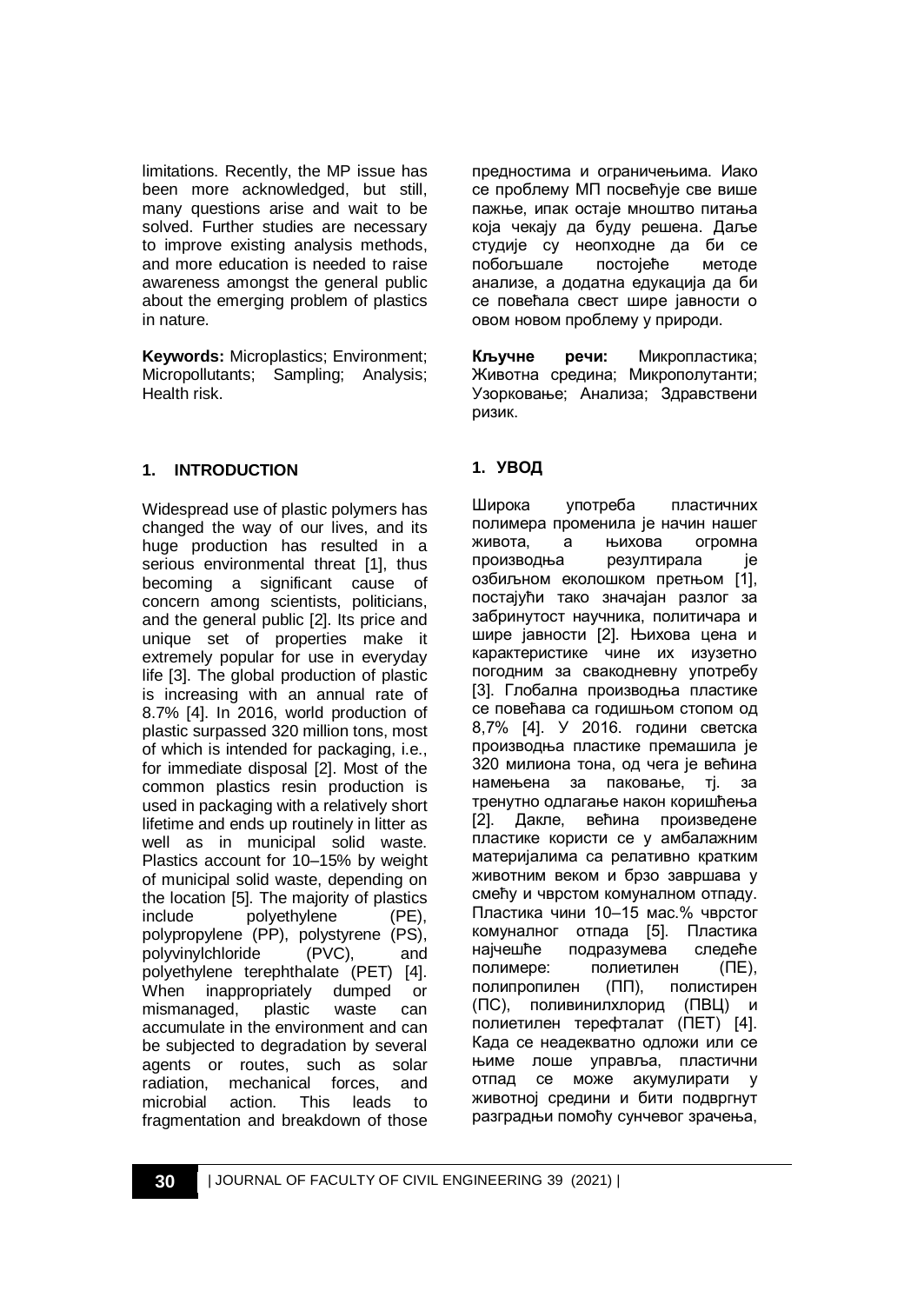larger materials into microplastics - MPs [2], which have already been detected in water, air, sediment, and even in several species of organisms [6]. A recent definition of MPs follows the logical differentiation along the standard international unit nomenclature (SI units) of MPs = 5 mm – 1 µm. Due to the evolving research on plastic particles, nanoplastics are also of particular concern because they are expected to be as ubiquitous as their bulk counterparts. Nanoplastic is usually categorized as plastic particles smaller than 1 µm, which is also an important priority with regard to enhancement of contaminant transport in the environment and potential risks to human health [7]. However, MPs are the targeted plastic particles to review in this study.

MPs can be characterized, detected and quantified using a variety of methods such as fourier-transform infrared spectroscopy (FTIR), Raman spectroscopy (RS), scanning electron microscopy (SEM), high-performance liquid chromatography (HPLC), and gas chromatography (GC) [8].

This review study is aimed to evaluate the current status of the occurrence of MPs in nature and represent contemporary sampling, detection, and identification methods.

## **2. OCCURENCE IN NATURE**

#### *2.1. Water Sources*

The presence of small fragments of plastics in the oceans, estuaries, bodies of freshwater, and even in the remote arctic ice is now well established [5].

The observed differences between types and amounts of MPs indicate that import, export, and residence times of MPs may vary depending on their characteristics, mostly size and the specific density of the polymers [9].

MPs are found in all parts of the water column. Due to their structure, механичких сила и деловањем микроорганизама. То доводи до фрагментације материјала на честице тзв. микропластике - МП [2], које су већ откривене у води, ваздуху, седименту, па чак и у живим организмима [6]. Дефиниција МП следи номенклатуру међународног система јединица - СИ система МП = 5 mm - 1 µm. Нанопластика, коју чине пластичне честице мање од 1 µм, је такође посебно забрињавајућа, јер се очекује да ће бити једнако свеприсутна, јер је лака за транспорт у животној средини и тиме<br>представља ризик по људско представља ризик по људско здравље [7]. Међутим, овај прегледни рад ће се фокусирати на честице микропластике.<br>Честице МП м Честице МП могу бити окарактерисане, детектоване и квантификоване применом различитих техника као што су: инфрацрвена спектроскопија са Фуријеовим трансформацијама (FTIR), Раман спектроскопија (RS), скенирајућа електронска микроскопија (SEM), високо-притисна течна хроматографија (HPLC) и гасна хроматографија (GC) [8]. Овај прегледни рад има за циљ да процени тренутни статус МП у природи и представи савремене методе њеног узорковања, детекције

## **2. ПРИСУСТВО У ПРИРОДИ**

#### *2.1. Извори у води*

и идентификације.

Присуство фрагмената пластике у океанима, слатководним системима, па чак и у арктичком леду, сада је добро утврђено [5].

Време боравка честица МП може се разликовати у зависности од њихових карактеристика, углавном величине и специфичне густине полимера [9].

Честице МП се налазе у свим деловима воденог стуба. Због своје структуре, полимери имају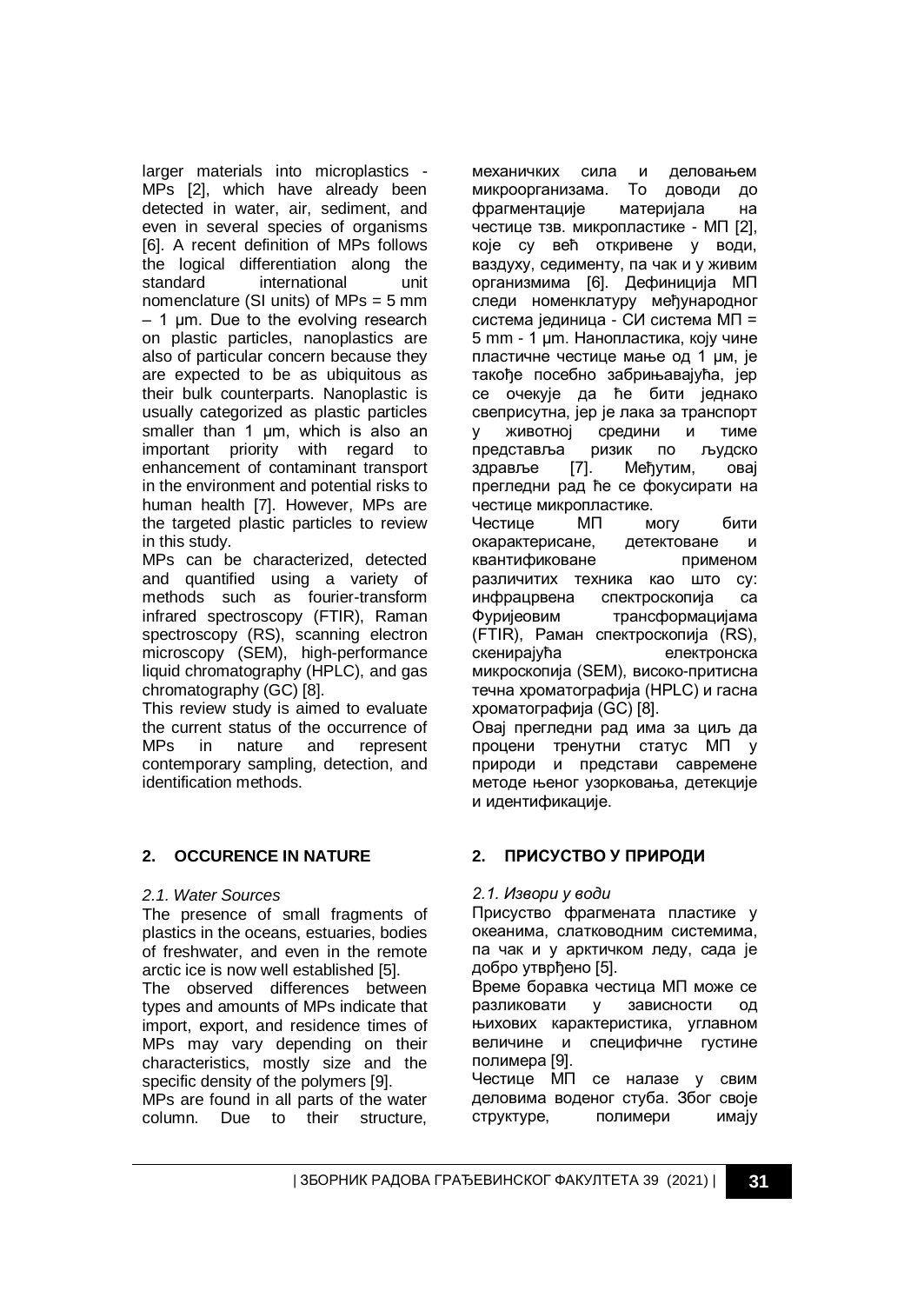polymers have a specific density (0.9-  $2.3$  g cm<sup>-3</sup>), which is lower than the density of water (1.02 to 1.03 g  $\text{cm}^{-3}$ ) which leads to the floating of plastics and MPs on the water surface [10]. Overgrowth by micro- and macroorganisms causes an increase in specific density and thus contributes to a loss in buoyancy and sinking of MPs [9]. MPs of low specific density spend a long time at the sea surface (or in the water column), where they can potentially be transported over long distances. However, MPs of high specific density are negatively buoyant and thus sink more rapidly to the seafloor; consequently, they are expected to accumulate in subtidal sediments near their sources [9]. Fragmentation does not affect particle density because it does not change the chemical composition. Furthermore, the concentration of MPs in the oceans depends on the period in which it is sampled - for example: if coastal winds are low, the concentration is higher [11]. Water that flows at a lower speed has lower energy, and plastic denser than its environment will deposit. In areas of faster water flow, plastic is easier to carry and resuspend. Furthermore, areas of lower salinity show an increase in plastic deposition as a result of an increase in plastic density [12]. Ultimately, the exact distribution of MPs in the water column is still unknown [13]. MPs from cosmetics, cleaning products, medicines, and mostly from washing machines that release microfibers end up in municipal wastewater [11]. Microfibers come from synthetic fabrics from which much of the garment is made [12]. Furthermore, due to microscopic sizes, particles pass through filters on wastewater treatment plants, and end up in rivers or soil by directly discharged treated water or using waste sludge [14, 15].

MPs have also been detected in the Adriatic Sea. According to the amount and presence of plastic waste, the

специфичну густину (0,9-2,3 g/cm<sup>3</sup>), нижу од густине воде (1,02-1,03 g/cm<sup>3</sup>), што доводи до плутања пластике и МП на површини вода [10]. Прекомерни раст микро- и макроорганизама на површини МП узрокује повећање специфичне густине и на тај начин доприноси тоњењу МП на дно [9]. Честице МП мале специфичне густине проводе много времена на површини (или у воденом ступцу), одакле се могу транспортовати на велике удаљености. Међутим, МП високе специфичне густине брже тоне на морско дно; сходно томе, очекује се да се акумулира у седиментима у близини својих извора [9]. Фрагментација не утиче на густину честица, јер не мења хемијски састав. Даље, концентрација МП у океанима зависи од периода у коме се узоркује - на пример: ако су обални ветрови слаби, концентрација је већа [11]. Вода која тече спорије има мању енергију, а пластика гушћа од њеног окружења ће се таложити. У подручјима бржег протока воде, пластику се лакше носи и ресуспендује. Даље, подручја са мањим салинитетом показују пораст наноса пластике као резултат повећања њене густине [12]. Тачна расподела МП у воденом ступцу још увек није позната [13]. МП из козметике, производа за чишћење, лекова, и машина за прање веша које ослобађају микровлакана завршава у комуналним отпадним водама [11]. Микровлакна потичу од синтетичких тканина од којих је направљен већи<br>део содеће [12]. Даље, због део одеће [12]. Даље, због микроскопских величина, честице пролазе кроз филтере на постројењима за пречишћавање отпадних вода и завршавају у рекама или земљишту директним испуштањем пречишћене воде или преко отпадног муља [14, 15]. Честице МП су откривене и у

Јадранском мору. Према количини пластичног отпада, Јадранско море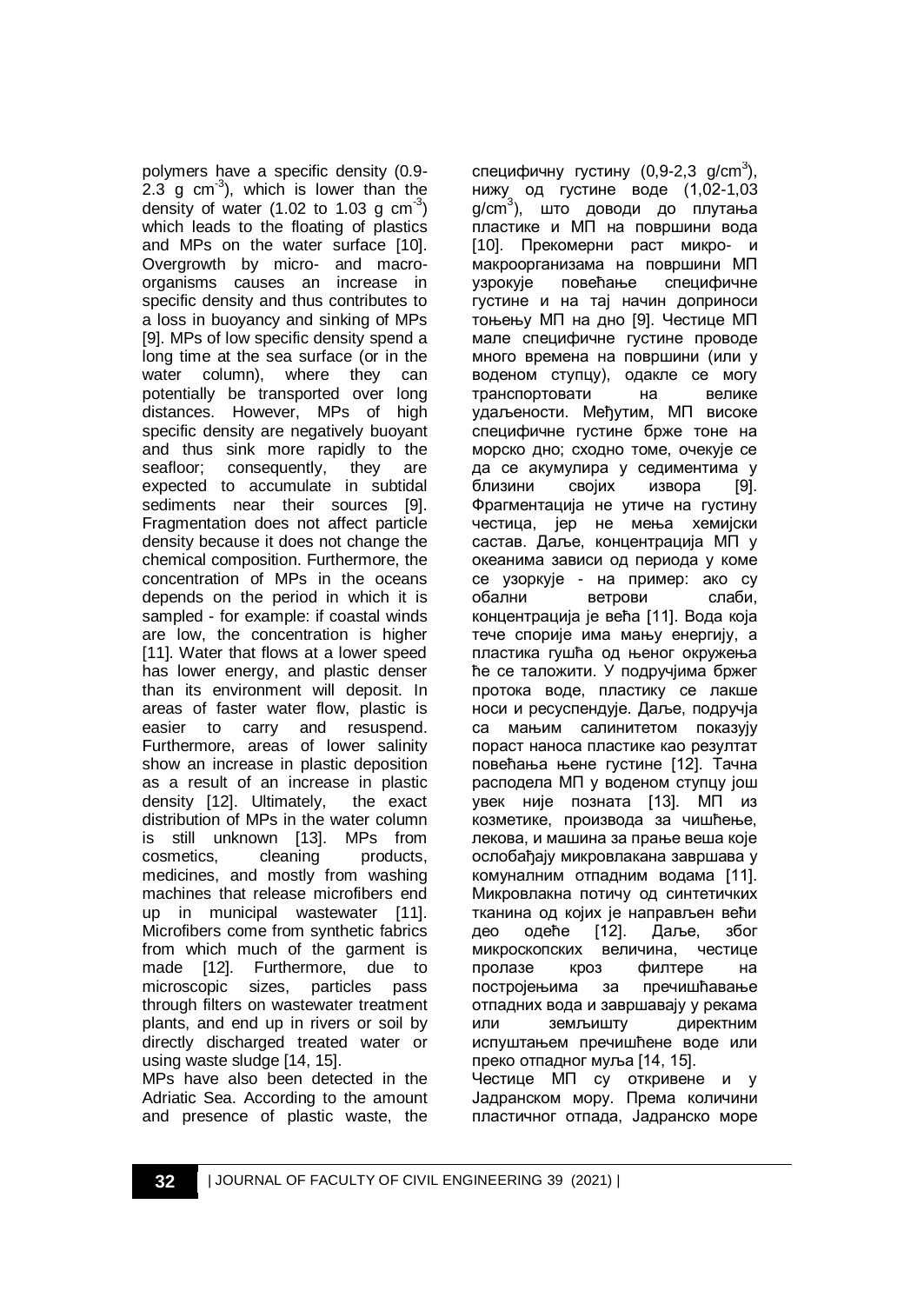Adriatic Sea is the most polluted in Europe after the northeastern part of the Mediterranean and Celtic Seas. Research has shown that in the northern Adriatic extremely high concentrations of MPs were detected, with an average value of about 406,000 particles / km2, which is among the highest recorded concentrations in the Mediterranean Sea so far [16].

Generally, MPs have become one of the emerging contaminants in the aquatic environment, including rivers, lakes, water treatment plants, and drinking water. However, there is still a lack of sufficient knowledge about MPs in freshwaters, such as their health effects and fast monitoring [15].

### *2.2. Presence in Soil*

MPs can reach the beach by wind, direct disposal of plastic waste, and discharge from wastewater treatment plants [11, 12, 15]. The next source of soil MPs is agriculture; MPs can be discharged due to degradation directly from greenhouse materials and foils and waste sludge, irrigation water, and biosolids [17, 18]. Plastic that accidentally ends up in municipal waste intended for composting is sometimes not noticed and removed, so such compost contains large pieces of plastic and fragmented MPs. If such compost is used as a fertilizer, large amounts of MPs are introduced into the soil and further infiltrated through the soil [12]. MPs in soils may be transported horizontally by wind and water and transported vertically by water or soil biota; and can even be gradually degraded by microbiology or physicochemical drivers [4].

In general, there is little information about the source and fate of MPs in terrestrial ecosystems. In future research, it is urgent to address the distribution, transport, and degradation of MPs in terrestrial environments in order to reveal environmental behaviors and effects [4].

је најзагађеније у Европи након североисточног дела Средоземног мора и Келтског мора. Истраживања су показала да су на северном Јадрану откривене изузетно високе концентрације МП, од око 406 000 честица/km<sup>2</sup>, што је међу највећим до сада забележеним концентрацијама у Средоземном мору [16].

Генерално, честице МП су постале један од нових загађивача у воденим системима, укључујући реке, језера, постројења за пречишћавање отпадне воде и воду за пиће. Међутим, још увек нема довољних информација о присуству МП у слатким водама, њеним ефектима на здравље људи и методама за брз мониторинг [15].

#### *2.2. Присуство у земљишту*

Честице МП могу доспети до обале ветром, директним одлагањем пластичног отпада и испуштањем из постројења за пречишћавање отпадних вода [11, 12, 15]. Следећи извор МП у земљишту је пољопривреда, због разградње материјала и фолија стаклене баште, одлагање отпадног муља, вода за наводњавање и ђубриво [17, 18]. Пластика која случајно заврши у комуналном отпаду намењеном за компостирање понекад се не примети и не уклони, па такав компост садржи велике комаде пластике и уситњене честице МП. Ако се такав компост користи као ђубриво, велике количине МП уносе се у земљиште и даље инфилтрирају кроз земљиште [12]. МП у земљишту може се хоризонтално преносити ветром и водом, а вертикално водом или живим организмима земљишта; а процеси деградације врше се микробиолошким или физичкохемијским путем [4]. Уопштено речено, мало је података о

извору и судбини честица МП у копненим екосистемима. Будућа истраживања требала би да се фокусирају на дистрибуцију,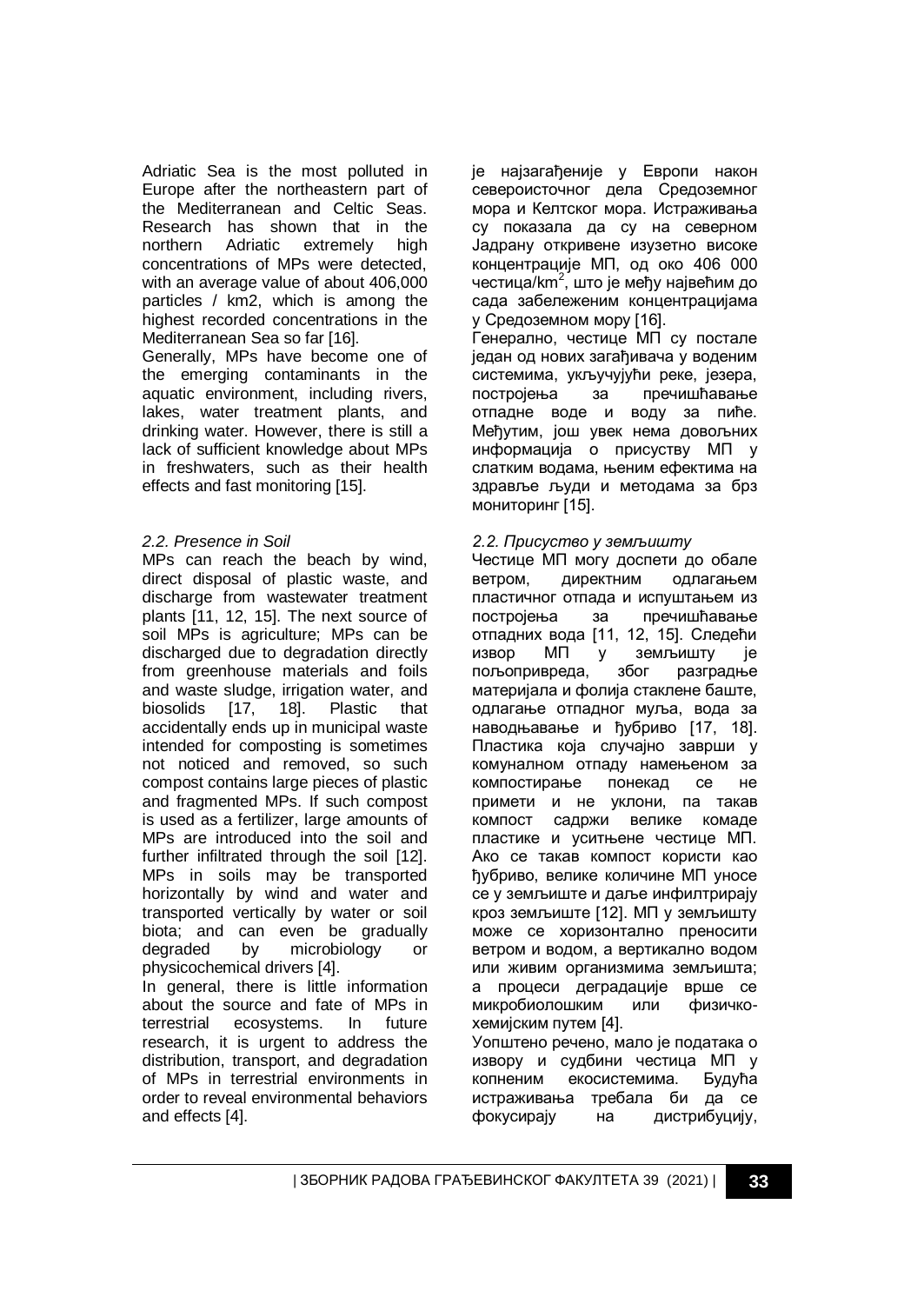### *2.3. Air Pollution*

MPs are now also acknowledged as atmospheric pollutants. Recent studies have demonstrated the existence of MPs in the area of urban, rural, and remote atmosphere and atmospheric deposition. There is significant potential for long-range transport and therefore, influence locations far from MP pollution sources [7].

Some of the sources of air-circulating MPs are: synthetic fabric (clothing, car seats, etc.), tires, city dust, building materials, industrial emissions, traffic, and sludge left behind in wastewater treatment plants [6, 15]. The degradation of plastic textile fibers produces fibrous MPs [19]. Fibers and fragments are the most frequently identified microplastic shapes in the atmosphere [7]. Some fibrous MPs may be inhaled. Most of them are likely to be subjected to mucociliary clearance; however, some may persist in the lung, causing localized biological responses, including inflammation [6, 19]. The scattering of MPs in the air depends on: the vertical gradient of the pollutant concentration (higher concentrations are at lower altitudes), wind speed (higher wind speed causes better scattering of MPs), wind direction, precipitation, and temperature (lower temperatures increase nucleation and condensation) [6, 15].

Further studies are needed to estimate atmospheric concentrations of these emerging contaminants and to understand better the interaction between atmospheric MPs and other chemicals, ecosystems, and human exposure [6, 7].

*2.4. Food and Beverage Contamination* As persistent contaminants, MPs can be taken up by soil biota. Therefore, it транспорт и деградацију МП у копненом окружењу, како би се изучило њено понашање и ефекти на животну средину [4].

### *2.3. Загађење ваздуха*

Установљено је да су честице МП присутне и у форми загађивача атмосфере. Недавне студије доказале су постојање МП у подручју урбане и руралне атмосфере, као и у атмосферском талогу. Постоји значајан потенцијал за транспорт на велике даљине, тако да утиче на загађење локалитета удаљених од извора загађења [7].

Неки од извора МП у ваздуху су: синтетичка тканина (одећа, седишта за аутомобиле итд.), гуме, градска прашина, грађевински материјали, индустрија, саобраћај и муљ из постројења за пречишћавање отпадних вода [6, 15]. Разградња пластичних текстилних влакана ствара влакнасте честице МП [19]. Влакна су најчешће идентификовани облици микропластике у атмосфери [7]. Неке влакнасте честице МП могу се удахнути и задржати у плућима, узрокујући локализоване биолошке реакције, укључујући упале [6, 19]. Распршивање МП у ваздуху зависи од: вертикалног градијента концентрације (веће концентрације су на нижим надморским висинама), брзине ветра (већа брзина ветра изазива боље расејавање МП), смера ветра, падавина и температуре (ниже температуре повећавају нуклеацију кондензацију) [6, 15].

Даља истраживања су потребна да би се процениле концентрације ових загађивача у атмосфери и да би се боље разумела интеракција између атмосферске МП и других хемикалија, екосистема и људског здравља [6, 7].

*2.4. Контаминација хране и пића* Као перзистентни загађивачи, честице МП могу да се акумулирају у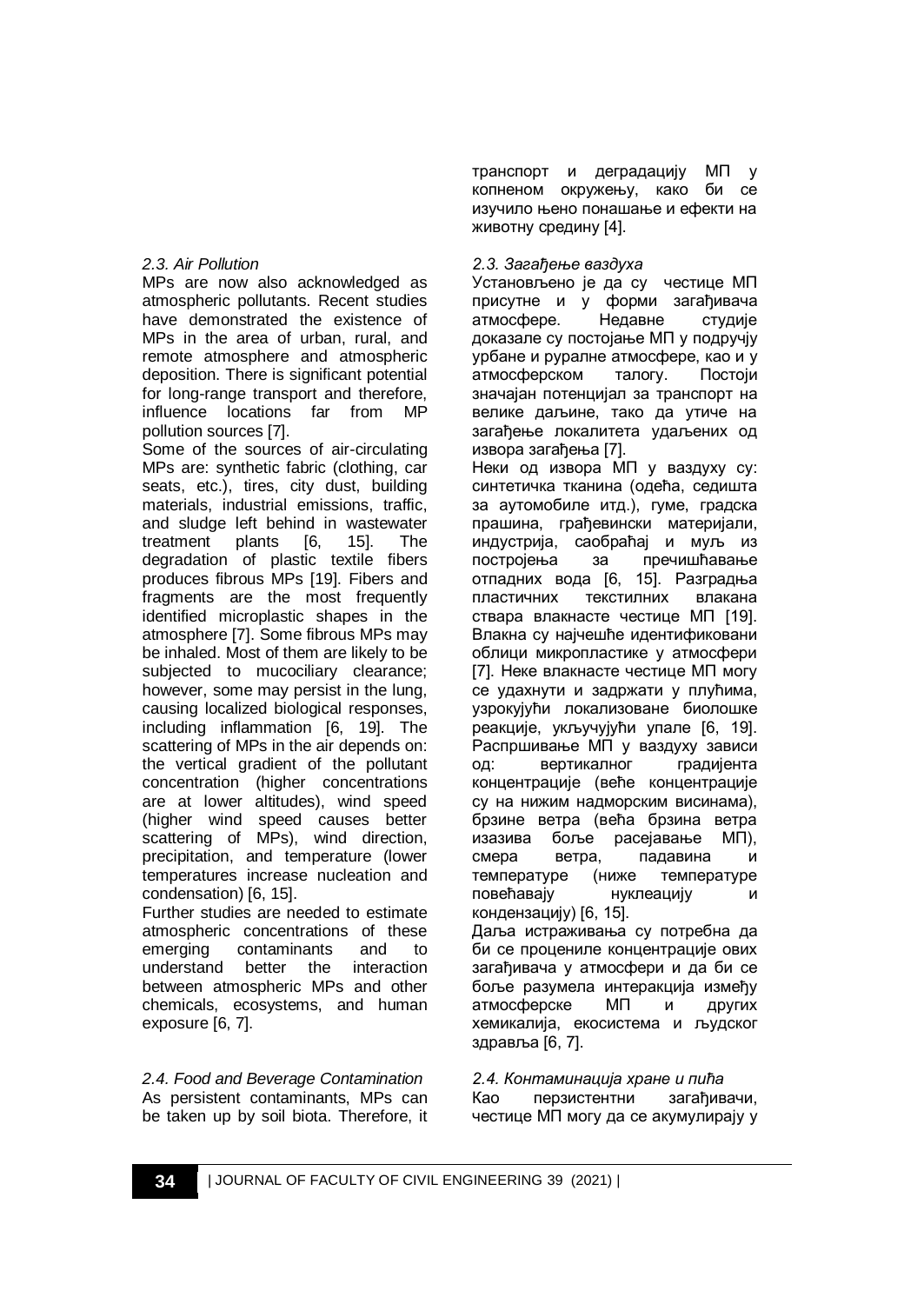is important to investigate the potential toxicity of MPs on soil organisms. In this way, MPs can be transferred through the food chain and thus pose a potential risk to human health [4]. Seabirds feed on plastics from the sea surface [9]. Significant amounts of MPs are found in aquatic species intended for human consumption [20]. Around 1000 particles of MPs per person are introduced through sea salt. According to research on tap water samples around the world, a large proportion of drinking water is contaminated with MPs. Microplastic particles were also found in bottled drinking wate [12, 21], beer, honey, and sugar [20].

## **3. ANALYSIS METHODS**

Due to the different shapes, size distribution, and other properties such as transparency, translucency, and surface roughness, the detection of these smaller plastics becomes challenging in practical field conditions. After appropriate sampling procedures, to address the problematic issue of microplastic detection, several methods based on visual inspection, chemical, and optical techniques have been suggested [22].

## *3.1. Sampling*

Sampling and analysis of microplastic particles pose a problem due to different sizes, shapes, color, chemical composition, and adsorption/desorption of toxic substances [11, 13]. The analysis of MPs begins with proper sampling methods, depending on the medium for investigation.

A Manta sampling trawl net and a Neuston catamaran for horizontal sampling are usually used in surface waters. Manta trawl works on the principle of traction and on each side has wing-like structures, while the биљном и животињском свету. Због тога је важно испитати потенцијалну токсичност МП на живе организме тла. На овај начин, честице МП се могу пренети кроз ланац исхране и тако представљати потенцијални ризик по људско здравље [4]. Морске птице се хране честицама МП са површине воде [9]. Значајне количине МП налазе се у воденим животињским врстама, намењеним за људску исхрану [20]. Преко морске соли уноси се око 1000 честица МП по особи. Испитивањем узорака пијаће воде широм света, утврђено је да је велики проценат воде за пиће загађен честицама МП, које су такође детектоване и у флашираној води за пиће [12, 21], пиву, меду и шећеру [20].

## **3. МЕТОДЕ АНАЛИЗЕ**

Због различитих облика, расподеле величине и других својстава као што су прозирност и храпавост површине, анализа МП постаје изазов у практичним теренским условима. Након одговарајућих поступака узорковања, за детекцију МП постоји неколико метода заснованих на визуелном прегледу, хемијским и оптичким техникама [22].

## *3.1. Методе узорковања*

Као што је речено, узорковање и анализа честица МП представљају велики проблем због различитих величина, облика, боје, хемијског састава честица МП и адсорпције/десорпције токсичних супстанци на њихову површину [11, 13]. Анализа започиње правилним методама узорковања, које зависе од матрикса за испитивање.

Вучна Манта мрежа и Неустон катамаран за хоризонтално узорковање обично се користе у површинским водама. Манта мрежа ради на принципу вуче и са обе стране има структуре налик крилима,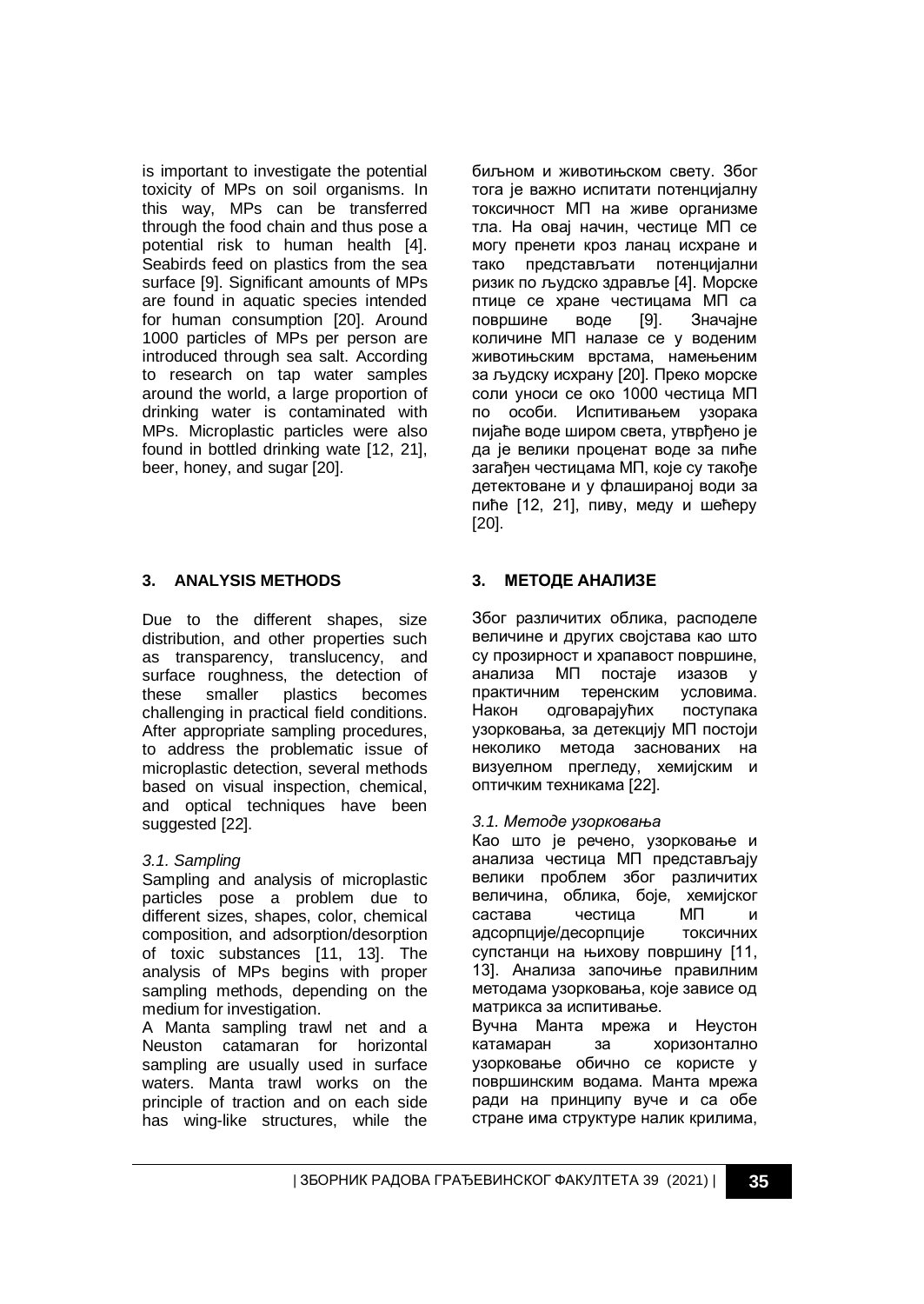Neuston catamaran has guides on each side of the net, which allow them to be stable and float on the surface of the water. The mesh sizes used for microplastic sampling range from 53 μm to 3 mm. This sampling principle is most commonly used due to the assumption that 95% of the MPs are located 15 cm below the water surface [2, 10, 15].

MPs can be sampled horizontally and vertically through the entire water column. The Bongo plankton nets, with a mesh diameter of about 500 μm are used for horizontal sampling. This mesh type consists of a pair of circular aluminum frames connected to a center shaft to which a flow meter and nylon plankton nets are attached. The net is lowered to a selected depth that is often just above the bottom and is pulled at that depth at a given speed over a period of time. On the other hand, for the purpose of vertical sampling, the mesh is lowered to a certain depth and pulled towards the surface [2, 10].

Depending on the sediment type, samples from the seabed are collected using: box corer, Ekman, and Van Veen grabs. Sampling with grabs causes sample disturbances. Therefore, they are most suitable for surface or group sampling. In contrast, the box corer collects smaller amounts of sample and allows the investigation of microplastic deposition over time. Furthermore, the box corer is used for sampling a relatively small sampling area of around 25 cm<sup>2</sup> [2, 10].

Land surface samples are collected using iron spoons or non-plastic shovels to a depth of 5 cm. After sampling, the MPs need to be separated from the sediment, and this is based on the difference in density using a high-density solution of NaCl  $(1.2 \text{ g/cm}^3)$ , ZnCl<sub>2</sub>  $(1.5-1.7 \text{ g/cm}^3)$ ,  $CaCl<sub>2</sub>$  (1.5 g/cm<sup>3</sup>), or NaI (1.6-1.8 g/cm $^{3}$ ) [23].

док Неустон катамаран има водилице са обе стране мреже, које му дају стабилност и омогућавају плутање на површини воде. За узорковање микропластике користе се отвори величине од 53 μm до 3 mm. Овај принцип узорковања најчешће се користи због претпоставке да се 95% МП налази на 15 cm испод површине воде [2, 10, 15].

МП се може узорковати хоризонтално и вертикално кроз читав водени стуб. Бонго планктонске мреже, пречника пора око 500 μm, користе се за хоризонтално узорковање. Ова врста мрежице састоји се од пара округлих алуминијумских оквира повезаних са средишњом осовином на коју су причвршћени мерач протока најлонске планктон-мреже. Мрежа се спушта на одабрану дубину која је често мало изнад дна и повлачи се на тој дубини, при одређеној брзини, током одређеног временског периода. С друге стране, у сврху вертикалног узорковања, мрежа се спушта на одређену дубину и повлачи према површини [2, 10]. У зависности од типа седимента, узорци са морског дна сакупљају се помоћу кутијастог језгра, Екман и Ван Веен хватаљки. Узорковање кутијастим језгром је најпогодније за површинско или групно узорковање, за узорковање релативно малих површина од око 25 cm<sup>2</sup> [2, 10]. Узорци копнене површине узимају се гвозденим кашикама или непластичним лопатама до дубине од 5 cm. Након узимања узорака, МП се одваја од седимента, на принципу

разлике у густинама помоћу различитих раствора велике густине: NaCl (1,2 g/cm<sup>3</sup>), ZnCl<sub>2</sub> (1,5-1,7 g/cm<sup>3</sup>),  $CaCl<sub>2</sub> (1,5 g/cm<sup>3</sup>)$ , или Nal (1,6-1,8 g/cm<sup>3</sup>) [23]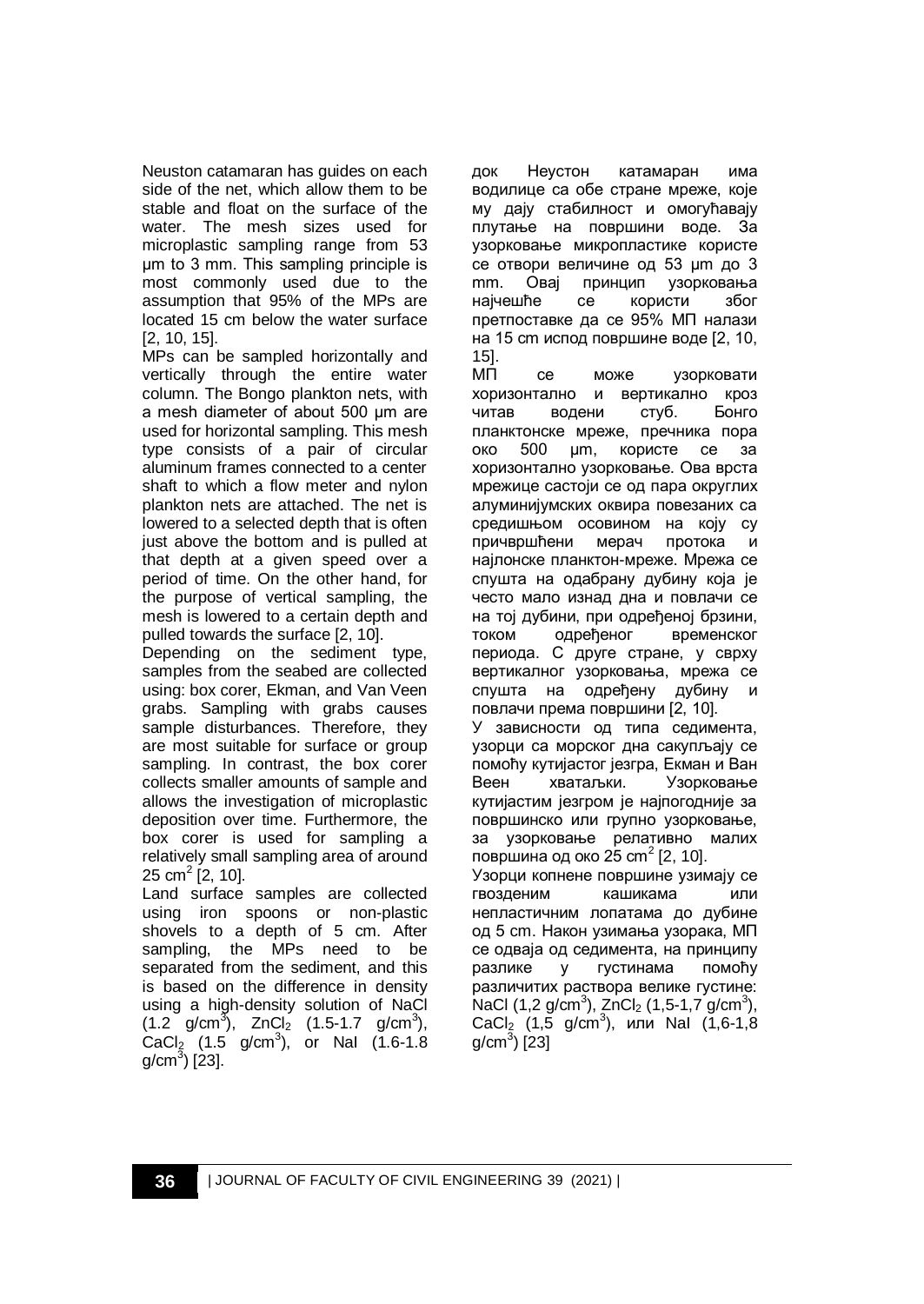

Слика 1 – Опрема за узорковање микропластике у површинским деловима: а) нојстон мреже; б) манта мрежа; ц) катамаран; и средњим деловима мора: бонго мреже [2, 10].

Figure 1 – Types of equipment for sampling MPs in surface seawater: a) neuston net; b) manta trawl; and, c) catamaran, as well as in mid-water level: d) bongo nets [2, 10].

#### *3.2. Detection and Identification*

In order to separate the microplastic particles from the water sample, filtration or sieving can be performed. Filtration is performed using a filter paper with pore sizes of 1-2 μm. Sieves<br>of various mesh size separate of various mesh size separate microplastic particles depending on the particle size, with the help of motor vibrations. It is also possible to use an elutriation process in which the particles are separated based on size, shape, and density by a gas or liquid flowing in the opposite direction to the direction of sedimentation [10, 15]. Further identification of MPs itself can be difficult due to the possibility of confusing it with organic matter. In order to prevent this, it is necessary to degrade organic matter using enzymatic catalytic reactions with: hydrogen peroxide, a hydrogen peroxide and sulfuric acid solution or hydrogen peroxide in the presence of iron (II) ions (Fenton's reagent) [14]. An example of the MPs analysis procedure in water samples as described by Masura et al. [24] is given in Figure 2.

#### *3.2. Детекција и идентификација*

Да би се честице МП одвојиле из узорка воде, може се извршити филтрација или просејавање. Филтрација се врши помоћу филтер папира са величинама пора од 1-2 μm. Сита различите величине отвора раздвајају честице МП у зависности од величине, помоћу моторних вибрација. Такође је могуће користити поступак елутриације у коме се честице одвајају на основу величине, облика и густине гасом или течношћу који теку у супротном смеру од смера седиментације [10, 15]. Даља идентификација може бити тешка због могућности адсорбовања органске материје. Да би се ово спречило, неопходно је разградити органску материју користећи ензимске каталитичке реакције са: водоник-пероксидом, водоникпероксидом и раствором сумпорне киселине или водоник-пероксидом у присуству феро-јона (Фентонов реагенс) [14]. Пример поступка анализе МП у узорцима воде како су описали Масура и сар. [24] дат је на слици 2.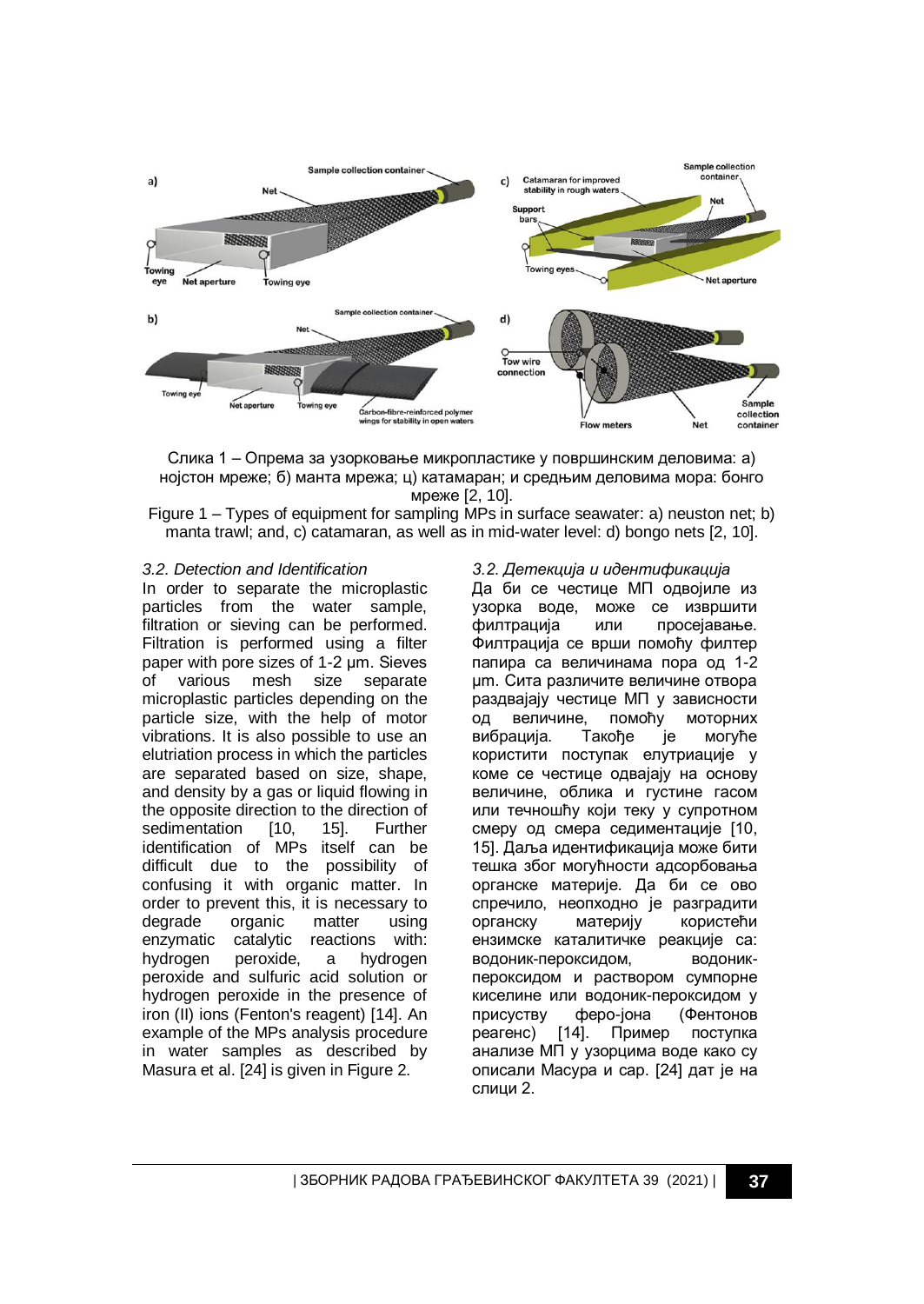

Слика 2 – Секвенцијални кораци у анализи МП у воденим узорцима. PE: полиетилен; PP: полипропилен, PVC: поливинил хлорид; PS: полистирен [24].

Figure 2 – Sequential steps for the analysis of MPs in water samples. PE: polyethylene; PP: polypropylene, PVC: polyvinyl chloride; PS: polystyrene [24].

Microplastic detection is based on physical characteristics such as size, shape, texture, and color. A naked-eye visual inspection can be performed, where particles with a size of 5-1 mm are observed, or using an optical microscope, which can detect particles with a size of 1 mm - 1 μm. Further identification is performed using spectroscopic techniques such as FT-IR (Fourier-transform infrared spectroscopy), Raman spectroscopy, and pyrolytic Gas chromatography with Mass spectrometry (Py-GC-MS), which allow determining the type of plastic. In addition to the optical microscope, it is possible to use a scanning electron microscope (SEM) to analyze the physical properties of MPs, particle sizes. and surface features/morphology, but also to distinguish plastic from non-plastic

Детекција МП заснива се на физичким карактеристикама као што су величина, облик, текстура и боја. Може се извршити визуелни преглед голим оком, где се посматрају честице величине 5-1 mm, или помоћу оптичког микроскопа, за величине 1 mm - 1 μm. Даља идентификација се врши помоћу инфрацрвене спектроскопије са Фуријеовим трансформацијама, Раман спектроскопије и пиролитичке гасне хроматографије са масеном спектрометријом, које омогућавају одређивање врсте пластике. Поред оптичког микроскопа, могуће је користити и скенирајући електронски микроскоп (SEM) за анализу физичких својстава МП, величине честица и површинских карактеристика - морфологије, али и за разликовање пластичних од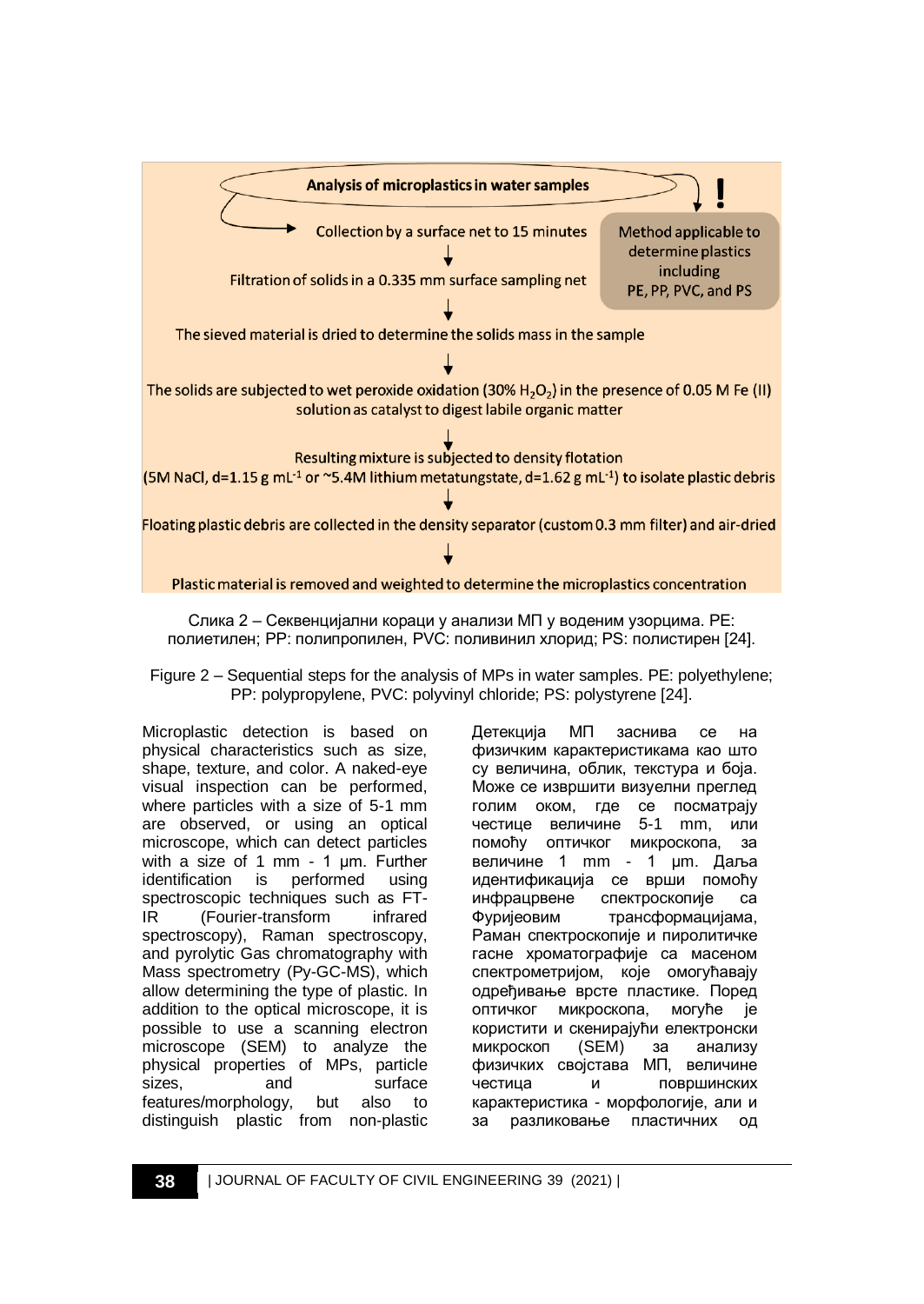materials. However, the method is costly and time-consuming [10]. An overview of commonly used analytical techniques in microplastic detection and identification is given in Table 1.

непластичних материјала. Међутим, метода је скупа и дуготрајна [10]. Преглед најчешће коришћених аналитичких техника у детекцији и идентификацији МП дат је у Табели 1.

| Табела 1 – Преглед уобичајено коришћених аналитичких техника у анализи МП [15].    |  |  |  |
|------------------------------------------------------------------------------------|--|--|--|
| Table 1 – Summary of commonly used analytical techniques for analysis of MPs [15]. |  |  |  |

| <b>Methodology</b>                                                                                                                                                            | <b>Particle</b><br><b>Size</b>                                                                   | <b>Advantages</b>                                                                      | Limitations                                                                                                                                                                                                                                                                                                                                                                                          |  |  |  |
|-------------------------------------------------------------------------------------------------------------------------------------------------------------------------------|--------------------------------------------------------------------------------------------------|----------------------------------------------------------------------------------------|------------------------------------------------------------------------------------------------------------------------------------------------------------------------------------------------------------------------------------------------------------------------------------------------------------------------------------------------------------------------------------------------------|--|--|--|
| <b>Visual Methods</b>                                                                                                                                                         |                                                                                                  |                                                                                        |                                                                                                                                                                                                                                                                                                                                                                                                      |  |  |  |
| <b>Microscopic Counting</b>                                                                                                                                                   |                                                                                                  |                                                                                        |                                                                                                                                                                                                                                                                                                                                                                                                      |  |  |  |
| Samples are pretreated.<br><b>Particles</b><br>identified<br>and<br>counted by using an optical<br>microscope.                                                                | um range                                                                                         | Samples with<br>a<br>high<br>amount<br>of<br>large MPs.<br>Short time and<br>low cost. | The nature of the<br>samples<br>cannot<br>determined<br>be<br>and<br>it<br>is<br>to<br>necessary<br>with<br>couple<br>identification<br>methods<br>listed<br>below.                                                                                                                                                                                                                                  |  |  |  |
|                                                                                                                                                                               | <b>Spectroscopic Methods</b>                                                                     |                                                                                        |                                                                                                                                                                                                                                                                                                                                                                                                      |  |  |  |
| Fourier-transform Infrared Spectroscopy (FTIR)                                                                                                                                |                                                                                                  |                                                                                        |                                                                                                                                                                                                                                                                                                                                                                                                      |  |  |  |
| Samples are subjected to<br>infrared<br>radiation<br>with<br>defined<br>range. Plastic<br>polymers<br>highly<br>have<br>specific IR<br>spectra with distinct band<br>patterns | $> 500 \mu m$<br>Smaller<br>particle<br>down to 20<br>μm<br>by<br>microscopy<br>coupled<br>FTIR. | Nondestructive,<br>well established,<br>fast and quite<br>reliable.                    | Samples must be<br>IR active.<br>Nontransparent<br>particles are<br>difficult<br>to<br>be<br>analyzed.<br>Expensive and<br>require<br>experienced<br>personals.<br>The sample must<br>be pretreated to<br>eliminate IR active<br>water.<br>The detection is<br>affected by the<br>environmental<br>matrix<br>(e.g.,<br>biofilm formation<br>polymer),<br>on<br>which creates<br>difficulty in<br>the |  |  |  |

| ЗБОРНИК РАДОВА ГРАЂЕВИНСКОГ ФАКУЛТЕТА 39 (2021) | **39**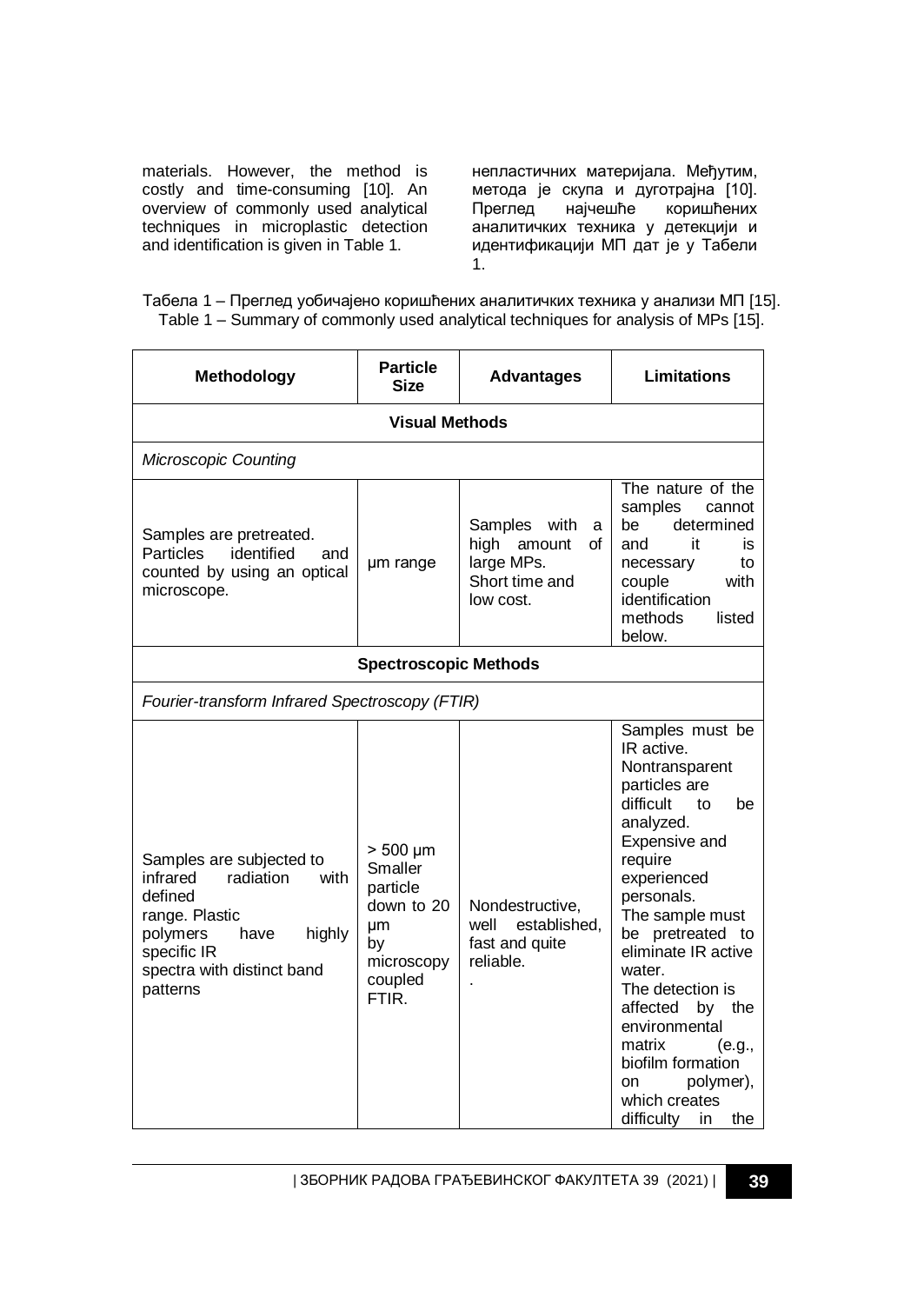|                                                                                                                                                                                                                                                                                                                                              |                                                                                                    |                                                                                                                                                                                                                                                        | data                                                                                                                                                                                                                                                                                                                         |  |
|----------------------------------------------------------------------------------------------------------------------------------------------------------------------------------------------------------------------------------------------------------------------------------------------------------------------------------------------|----------------------------------------------------------------------------------------------------|--------------------------------------------------------------------------------------------------------------------------------------------------------------------------------------------------------------------------------------------------------|------------------------------------------------------------------------------------------------------------------------------------------------------------------------------------------------------------------------------------------------------------------------------------------------------------------------------|--|
|                                                                                                                                                                                                                                                                                                                                              |                                                                                                    |                                                                                                                                                                                                                                                        | interpretation.                                                                                                                                                                                                                                                                                                              |  |
| Raman Spectroscopy (RS)                                                                                                                                                                                                                                                                                                                      |                                                                                                    |                                                                                                                                                                                                                                                        |                                                                                                                                                                                                                                                                                                                              |  |
| The<br>interaction<br>οf<br>the<br>irradiated laser light with the<br>molecules and atoms of the<br>sample results in differences<br>in the frequency of the back-<br>scattered<br>light<br>when<br>compared to the irradiating<br>laser. The Raman shift can<br>detected,<br>leading<br>be<br>to<br>substance-specific<br>Raman<br>spectra. | Microscopy<br>coupled<br>RS method<br>is suitable<br>for<br>particles<br>size > 1<br>µm.           | Small particles 1 -<br>20<br>high<br>µm,<br>spatial resolution<br>and relatively low<br>sensitivity.<br>For<br>nontransparent<br>and dark particles.<br>chemical<br>Fast<br>mapping.<br>Fast<br>and<br>automatic<br>data<br>collection/processi<br>ng. | Interferences<br>οf<br>fluorescence from<br>biological, organic<br>and<br>inorganic<br>impurities,<br>hampering<br>the<br>identification<br>οf<br>MPs.<br>Sample<br>requires<br>purification before<br>analysis.<br>Appropriate<br>Raman acquisition<br>parameters<br>are<br>important.<br><b>RS</b><br>is<br>timeconsuming. |  |
| Scanning Electron Spectroscopy                                                                                                                                                                                                                                                                                                               |                                                                                                    |                                                                                                                                                                                                                                                        |                                                                                                                                                                                                                                                                                                                              |  |
| The<br>sample<br>images<br>are<br>produced by the interaction<br>of an electron beam with the<br>sample.                                                                                                                                                                                                                                     | um scale                                                                                           | Provides a high-<br>resolution<br>image<br>οf<br>the samples.                                                                                                                                                                                          | High vacuum.<br>N٥<br>detailed<br>identification<br>information.                                                                                                                                                                                                                                                             |  |
| <b>Chromatographic Methods</b>                                                                                                                                                                                                                                                                                                               |                                                                                                    |                                                                                                                                                                                                                                                        |                                                                                                                                                                                                                                                                                                                              |  |
| Pyrolysis GC/MS                                                                                                                                                                                                                                                                                                                              |                                                                                                    |                                                                                                                                                                                                                                                        |                                                                                                                                                                                                                                                                                                                              |  |
| Samples<br>thermally<br>are<br>ambient<br>treated<br>under<br>conditions and the released<br>gaseous compounds<br>are<br>trapped, and subsequently<br>transferred to a GC column,<br>coupled to a quadrupole -<br>MS. The spectra of pyrolysis<br>products are then compared<br>to a database of common<br>plastic types.                    | $> 500 \mu m$                                                                                      | Sensitive<br>and<br>reliable.                                                                                                                                                                                                                          | Only one particle<br>with certain<br>weight<br>can<br>be<br>assessed per run.<br>The<br>pyrolysis<br>database is only<br>available<br>for<br>selected<br>polymers.                                                                                                                                                           |  |
| Liquid Chromatography                                                                                                                                                                                                                                                                                                                        |                                                                                                    |                                                                                                                                                                                                                                                        |                                                                                                                                                                                                                                                                                                                              |  |
| Samples are dissolved by<br>selected solvents. Different<br>molar mass distribution is<br>measured by size exclusion<br>chromatography<br>and<br>quantification is based on<br>HPLC analysis.                                                                                                                                                | Sample<br>of<br>size<br>several<br>milligrams<br>is required<br>for the<br>chemical<br>extraction. | High recoveries of<br>selected<br>polymers.                                                                                                                                                                                                            | Inability<br>to<br>determine the<br>physical<br>characteristics<br>(size).<br>Only<br>small<br>amount<br>οf<br>samples<br>be<br>can                                                                                                                                                                                          |  |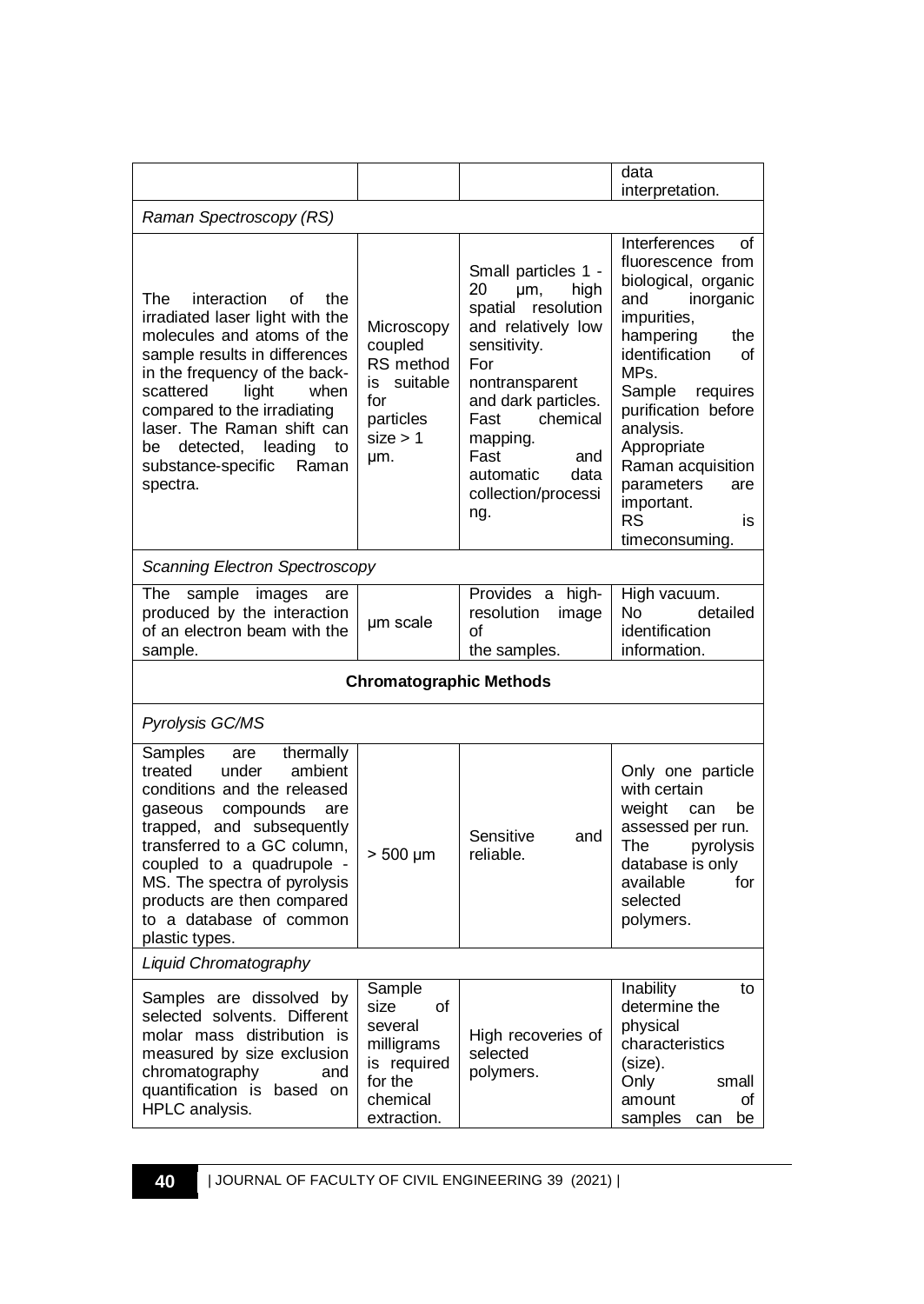|                                                                                                                            |          |                                     | assessed per run.<br>specific<br>Only<br>polymers<br>can be analyzed.  |  |
|----------------------------------------------------------------------------------------------------------------------------|----------|-------------------------------------|------------------------------------------------------------------------|--|
| <b>Other Methods</b>                                                                                                       |          |                                     |                                                                        |  |
| Tagging Method                                                                                                             |          |                                     |                                                                        |  |
| Hydrophobic dye adsorbs<br>onto<br>surfaces of MPs and renders<br>them fluorescent when they<br>irradiated with blue light | um range | Straightforward,<br>fast, low cost. | Other<br>organic<br>particles<br>might be stained<br>(overestimation). |  |

## **4. CONCLUSIONS**

Microplastics are particles made of different polymeric materials with various shapes, and sizes below 5 mm. They have been detected in water, air, sediment, and even in several species of organisms, so their accumulation in nature poses a significant threat to both flora and fauna. Lately, the microplastic issue has been more acknowledged, but still, many questions arise and wait to be solved. Due to the toxic effects, it is necessary to reduce the disposal of plastics in the environment, to develop new or improve existing methods of assessment, and to implement legislation that would reduce and control the release of MPs into the environment. We also have a duty to evaluate our personal relationship with plastic and educate young and old about a problem that will not be easily solved. To this end, a collaboration between environmental, epidemiological, and water, soil, air, and food quality communities is required to set up relevant research programms, which will include specific monitoring strategies.

## **4. ЗАКЉУЧЦИ**

Микропластику чине честице различитих полимерних материјала, различитих облика, а величина испод 5 mm. Откривене су у води, ваздуху, седименту, па чак и у неколико врста живих организама, па њихова акумулација у природи представља значајну претњу, како за флору, тако и за фауну. Иако се проблему микропластике у последње време придаје све више значаја, ипак остаје мноштво питања која чекају на одговор. Због штетних ефеката, неопходно је смањити одлагање пластике у животну средину, развити нове или побољшати постојеће методе мерења и применити законодавство, којим би се контролисало испуштање МП у животну средину. Дужни смо и да променимо свој лични однос са пластиком, као и да едукујемо младе и старе о проблему који није лако решити. У том циљу потребна је сарадња између удружења за заштиту животне средине и здравствених и прехрамбених институција, како би се креирали релевантни истраживачки програми, који ће укључивати специфичне стратегије мониторинга.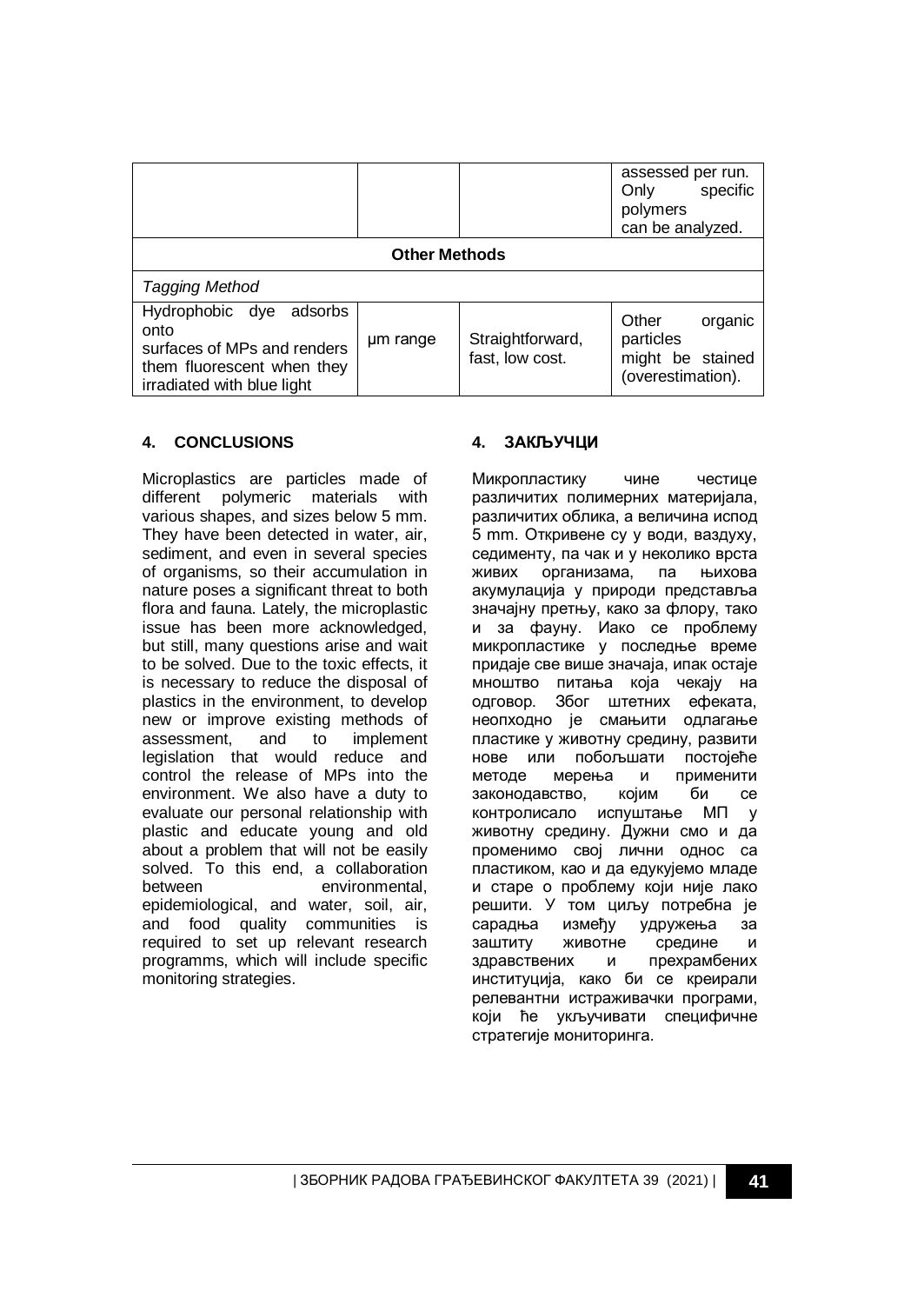#### **ACKNOWLEDGEMENTS**

This research was supported by the Ministry of Education, Science and Technological Development of the Republic of Serbia [Programmes no. 451-03-9/2021-14/200134 and 451-03- 9/2021-14/200093].

#### **ЗАХВАЛНИЦА**

Аутори се захваљују Министарству просвете, науке и технолошког развоја Републике Србије (програми бр. 451-03-9/2021-14/200134 и 451- 03-9/2021-14/200093).

#### **REFERENCES**

- [1] Su L, Xue Y, Li L, Yang D, Kolandhasamy P, Li D, Shi H, Microplastics in Taihu Lake, China, Environmental Pollution 216 (2016) 711-719.
- [2] Silva AB, Bastos AS, Justino CIL, da Costa JP, Duarte AC, Rocha-Santos TAP, Microplastics in the environment: Challenges in analytical chemistry - A review, Analytica Chimica Acta 1017 (2018) 1-19.
- [3] Van Cauwenberghe L, Devriese L, Galgani F, Robbens J, Janssen CR, Microplastics in sediments: A review of techniques, occurrence and effects, Marine Environmental Research 111 (2015) 5-17.
- [4] He D, Luo Y, Lu S, Liu M, Song Y, Lei L, Microplastics in soils: Analytical methods, pollution characteristics and ecological risks, Trends in Analytical Chemistry 109 (2018) 163-172.
- [5] Andrady Al, The plastic in microplastics: A review, Marine Pollution Bulletin 119 (2017) 12–22.
- [6] Prata CJ. Airborne microplastics: Consequences to human health? Environmental Pollution 234 (2018) 115–126.
- [7] Zhang Y, Kang S, Allen S, Allen D, Gao T,Sillanpaa E, Atmospheric microplastics: A review on current status and perspectives, Earth-Science Reviews 203 (2020) 103118.
- [8] Ružaj L, Mikroplastika u okolišu, diplomski rad, preddiplomski, Fakultet kemijskog inženjerstva i tehnologije,Zagreb, Hrvatska, 2019.
- [9] Hidalgo-Ruz V, Gutow L, Thompson LC, Thiel M, Microplastics in the Marine Environment: A Review of the Methods Used for Identification and Quantification, Environmental Science and Technology 46 (2012) 3060−3075.
- [10] Crawford C.B., Quinn B., Microplastic collection techniques, in: C.B. Crawford, B. Quinn (Eds.), Microplastic Pollutants, Elsevier Inc., 2017, pp. 179-202.
- [11] Nerland IL, Halsband C, Allan I, Thomas K V. Microplastics in marine environments: Occurrence, distribution and effects, Norwegian Institute for Water Research, 2014.
- [12] Welden N, Microplastics: emerging contaminants requiring multilevel management. In: Letcher, T. M. and Vallero, D. A. (eds.) Waste: a Handbook for Management [Second Edition]. Academic Press: Amsterdam, 2019, pp. 405-424.
- [13] Rios Mendoza LM, Balcer M, Microplastics in freshwater environments: A review of quantification assessment, TrAC - Trends in Analytical Chemistry 113 (2019) 402–408.
- [14] Pico Y, Alfarhan A, Barcelo D, Nano- and microplastic analysis: Focus on their occurrence in freshwater ecosystems and remediation technologies, TrAC - Trends in Analytical Chemistry 113 (2018) 409-425.
- [15] Li J, Liu H, Chen JP, Microplastics in freshwater systems: A review on occurrence, environmental effects, and methods for microplastics detection, Water Research 137 (2018) 362-374.
- [16] Bule K, Zadro K, Tolić A, Radin E, Miloloža M, Ocelić Bulatović V i Kučić Grgić D, Mikroplastika u morskom okolišu Jadrana, Kemijska Industrija 69 (5-6) (2020) 303–310.
- [17] Zhang S, Wang J, Liu X, Qu F, Wang X, Wang X, Li Y, Sun Y, Microplastics in the environment: A review of analytical methods, distribution, and biological effects. TrAC - Trends in Analytical Chemistry 111 (2019) 62–72.
- [18] Lv W, Zhou W, Lu S, Huang W, Yuan Q, Tian M, Lv W, He D, Microplastic pollution in rice-fish co-culture system: A report of three farmland stations in Shanghai, China, Science of the Total Environment 652 (2019) 1209–1218.